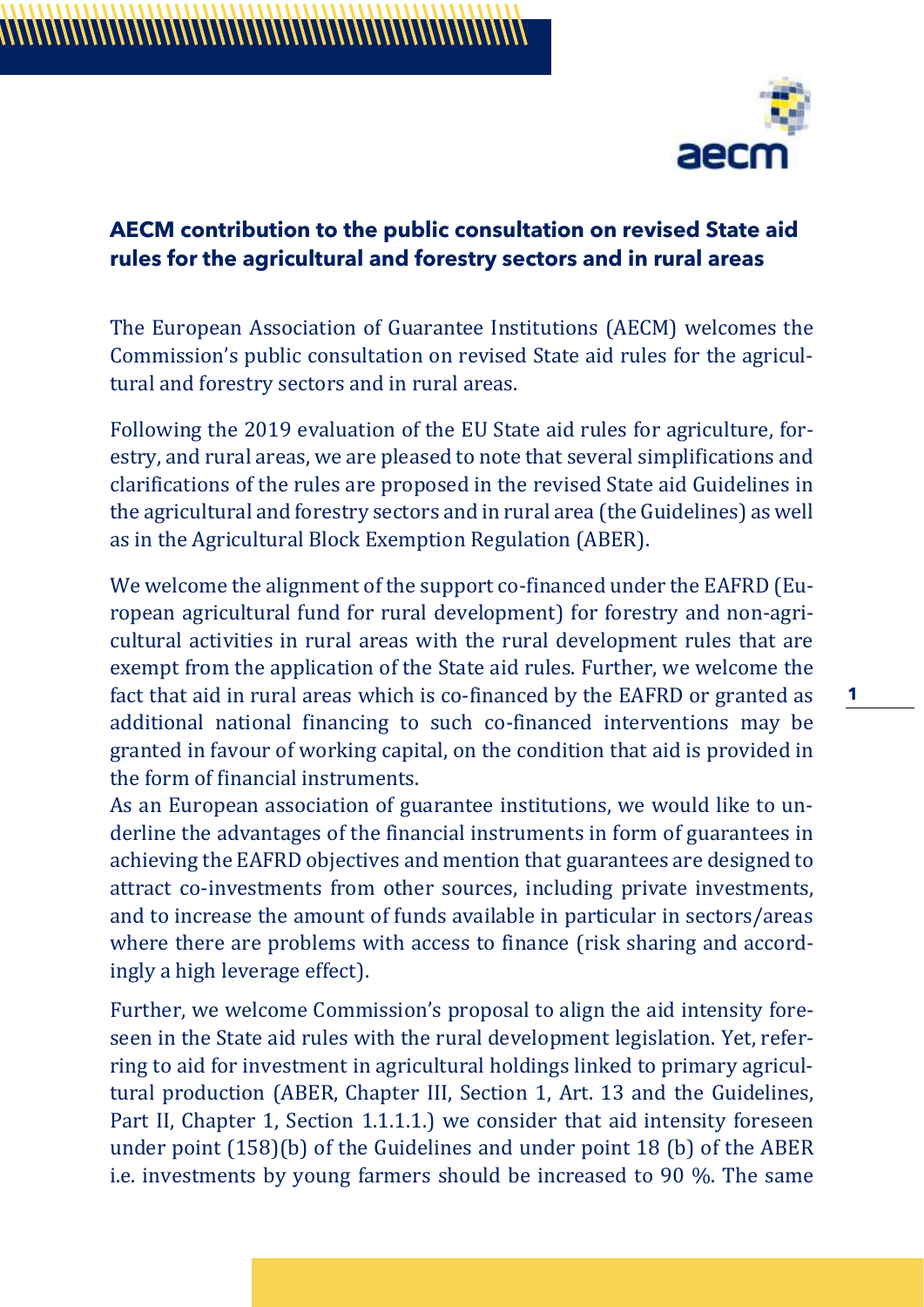

refers to point (159) of the Guidelines and point 19 of the ABER, where the aid intensity should be increased to a maximum of 90 % for investments of small farms.

With reference to the Agricultural Block Exemption Regulation, AECM very much welcomes the extension of its scope and trusts that it is appropriate to exempt the aid to compensate farmers for damage caused by protected animals as well as aid to compensate farmers for disadvantages related to Natura 2000 areas from the State aid notification requirement to ensure simplified administration.

Finally, regarding rural areas, it is similarly welcomed the inclusion of the following types of aid in the ABER, namely:

- aid for basic services and village renewal in rural areas, co-financed by the EAFRD
- aids for costs incurred by SMEs participating in CLLD or EIP Operational Group operations and
- limited amounts of aid to SMEs benefitting from CLLD or EIP Operational Group projects.

Last but not least, we fully agree with the inclusion of the simplified cost options for co-financed aid in the Guidelines and with the extension of the scope of this option certain aid measures not co-financed by the EAFRD.

On another note, and in view of the economic and financial consequences that the COVID-19 outbreak has on agricultural undertakings , as well as considering the evolution of inflation and of the gross domestic product (GDP) of the EU in the year 20221, the European Association of Guarantee Institutions (AECM) and its members are of the opinion that the current *de minimis* threshold in the agriculture sector is too low and kindly ask the European Commission to adapt the *de minimis* ceiling foreseen in the Regulation (EU) No 1408/2013 to the evolution of the economy by raising the ceiling of EUR 20, 000 as the amount of *de minimis* aid that a single undertaking may receive over a period of three fiscal years.

**2**

<sup>1</sup> European Economic Forecast, Winter 2022 (Interim) https://ec.europa.eu/commission/presscorner/detail/en/SPEECH\_22\_953